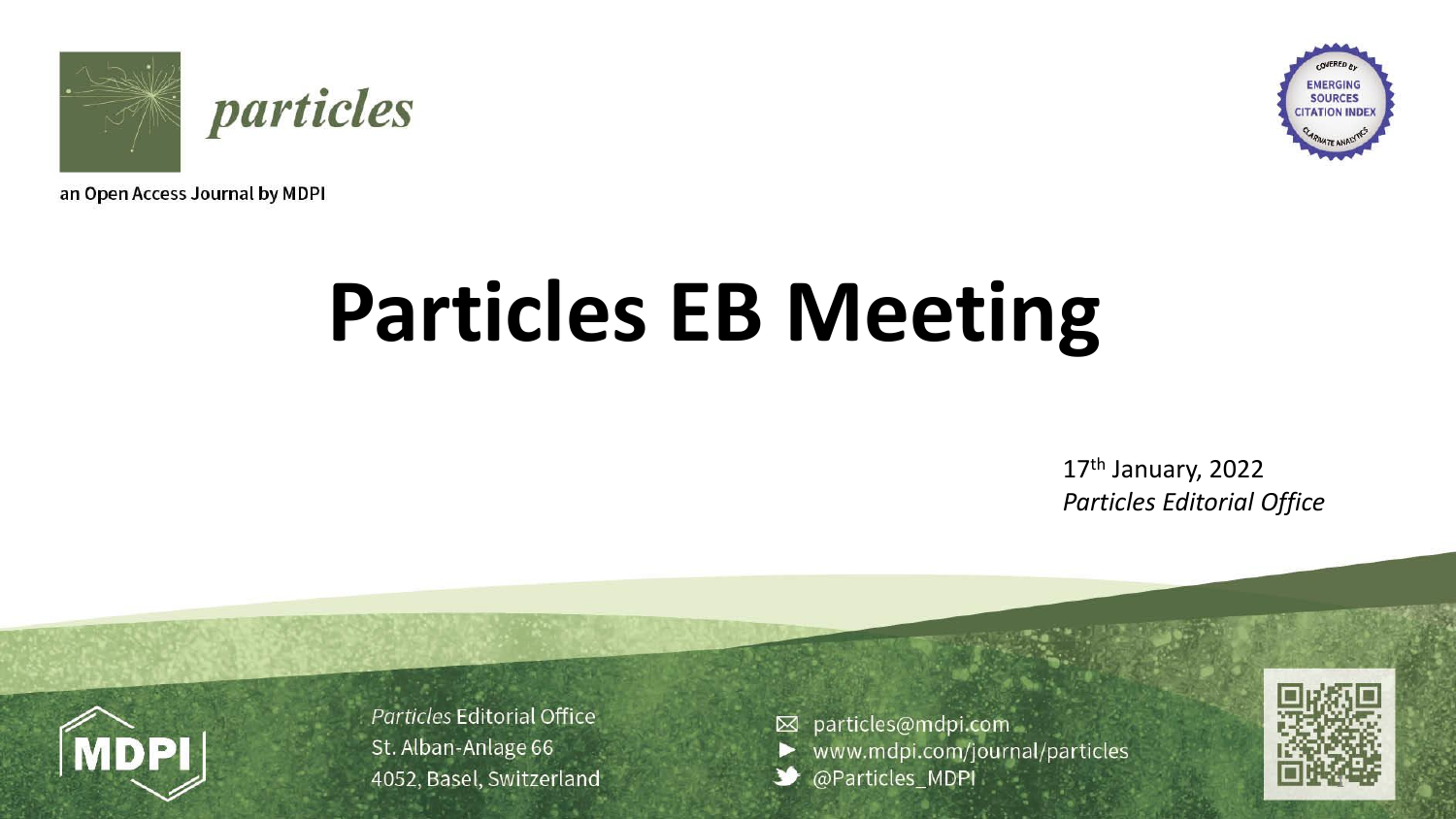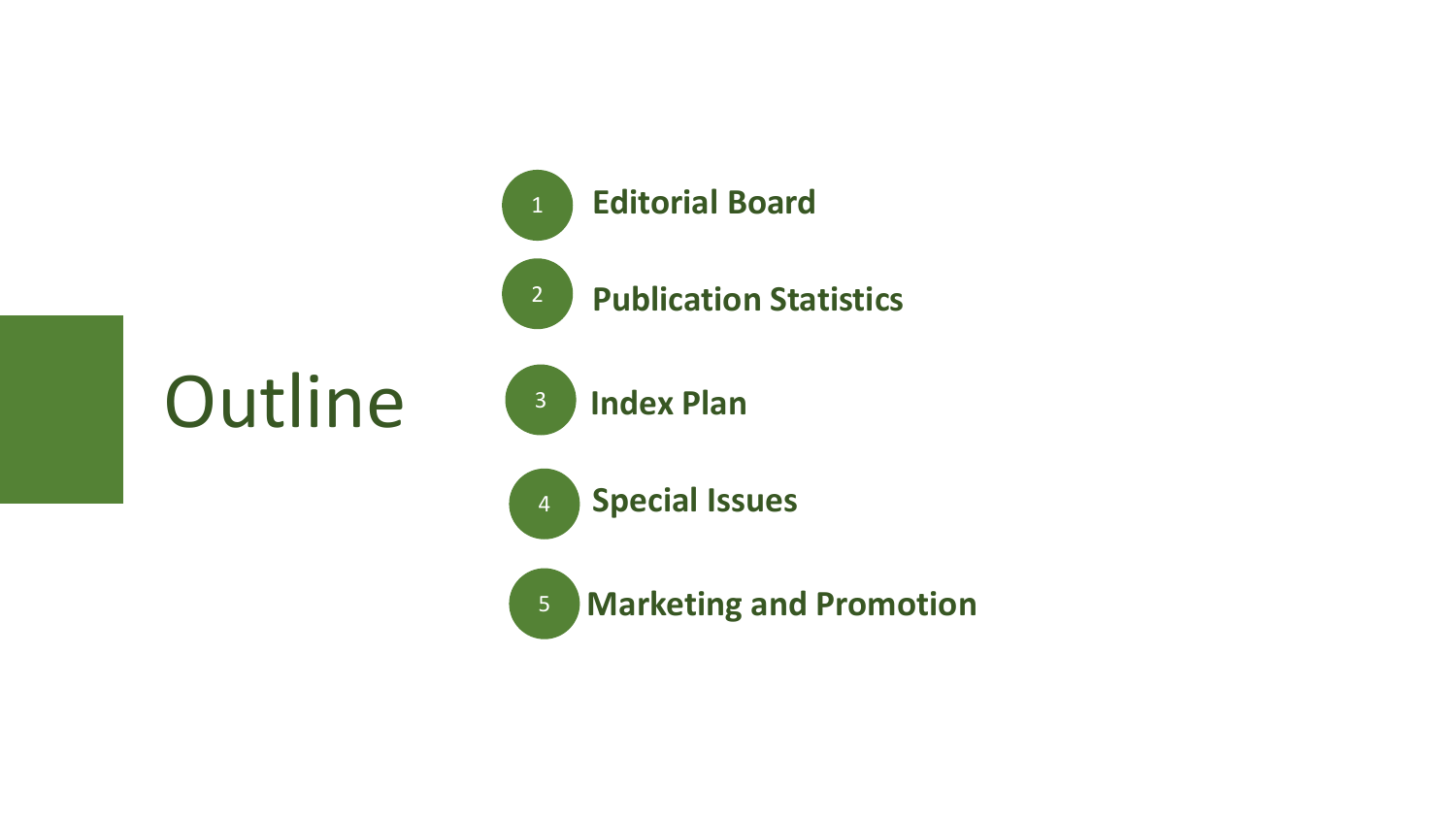## ❖ **Editorial Board**



### **EBM Countries/Regions Distribution**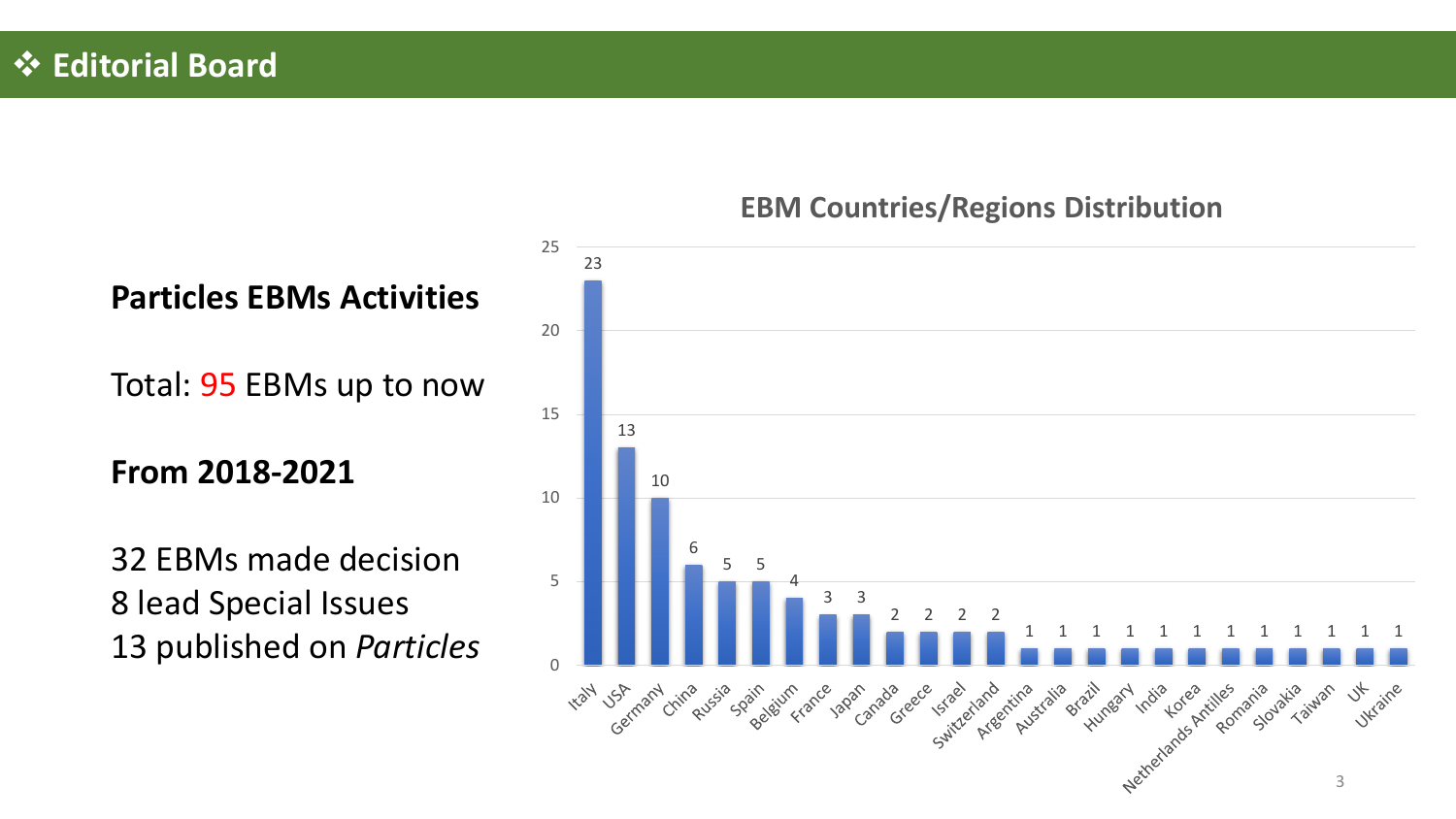## ❖ **Publication Statistics**



❑ Among the total **138** publications, □ 116 are from Special Issues; ❑ **26** from EBMs

#### **Manuscripts status from 2018 to 2021**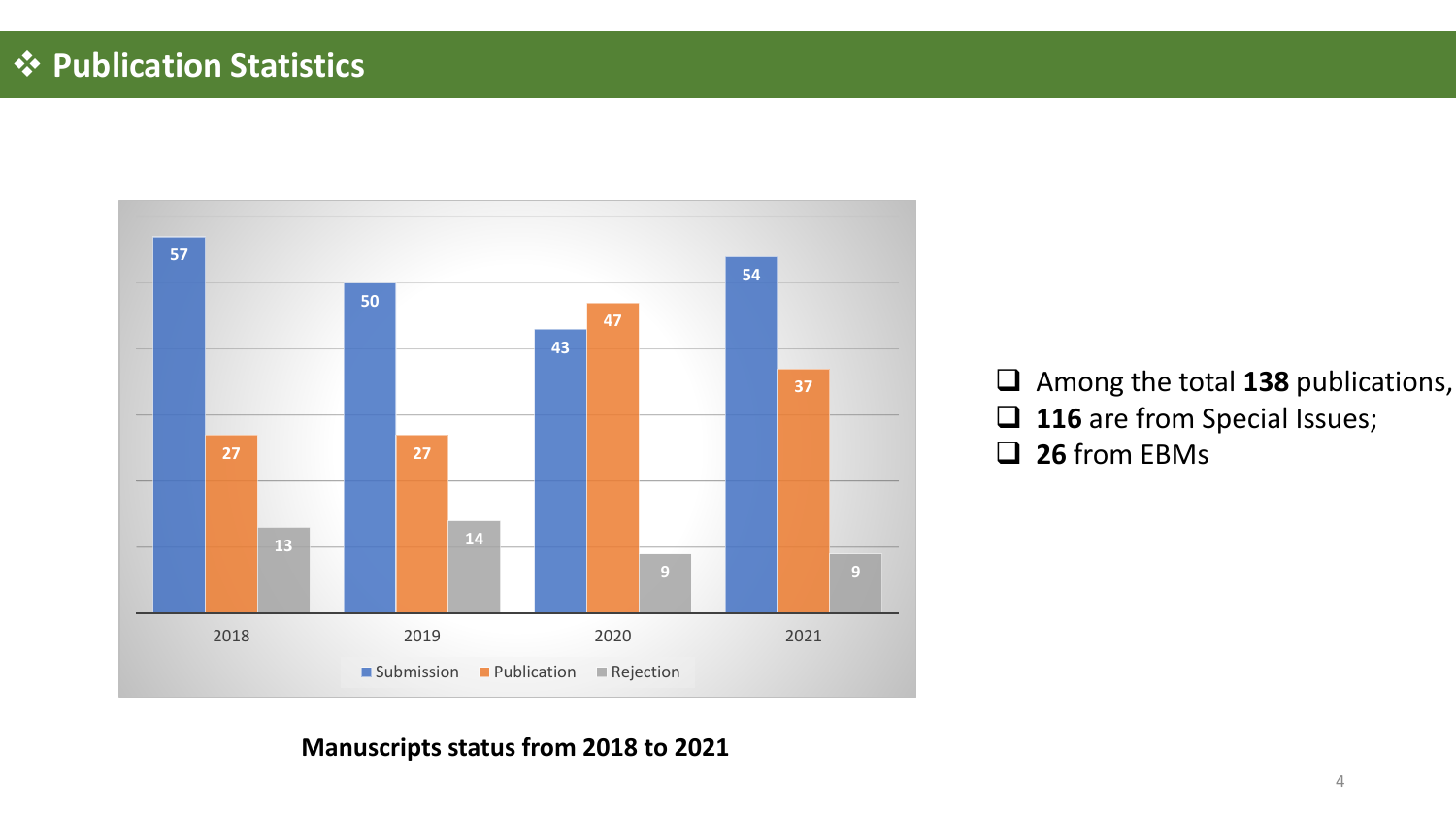

| <b>Article type</b> | <b>Publications</b> |  |  |
|---------------------|---------------------|--|--|
| Article             | 27                  |  |  |
| Conference Report   | 6                   |  |  |
| <b>Review</b>       | 3                   |  |  |
| Communication       |                     |  |  |

- ❑ 54 submissions are received, 37 papers are published in 2021.
- ❑ The Special Issue "Selected Papers from "Analysis Techniques for Centrality Determination and Flow Measurements at FAIR and NICA"" Closed in April, so we received 12 submissions in April. □ Median Publication Time in 2021: 36 days.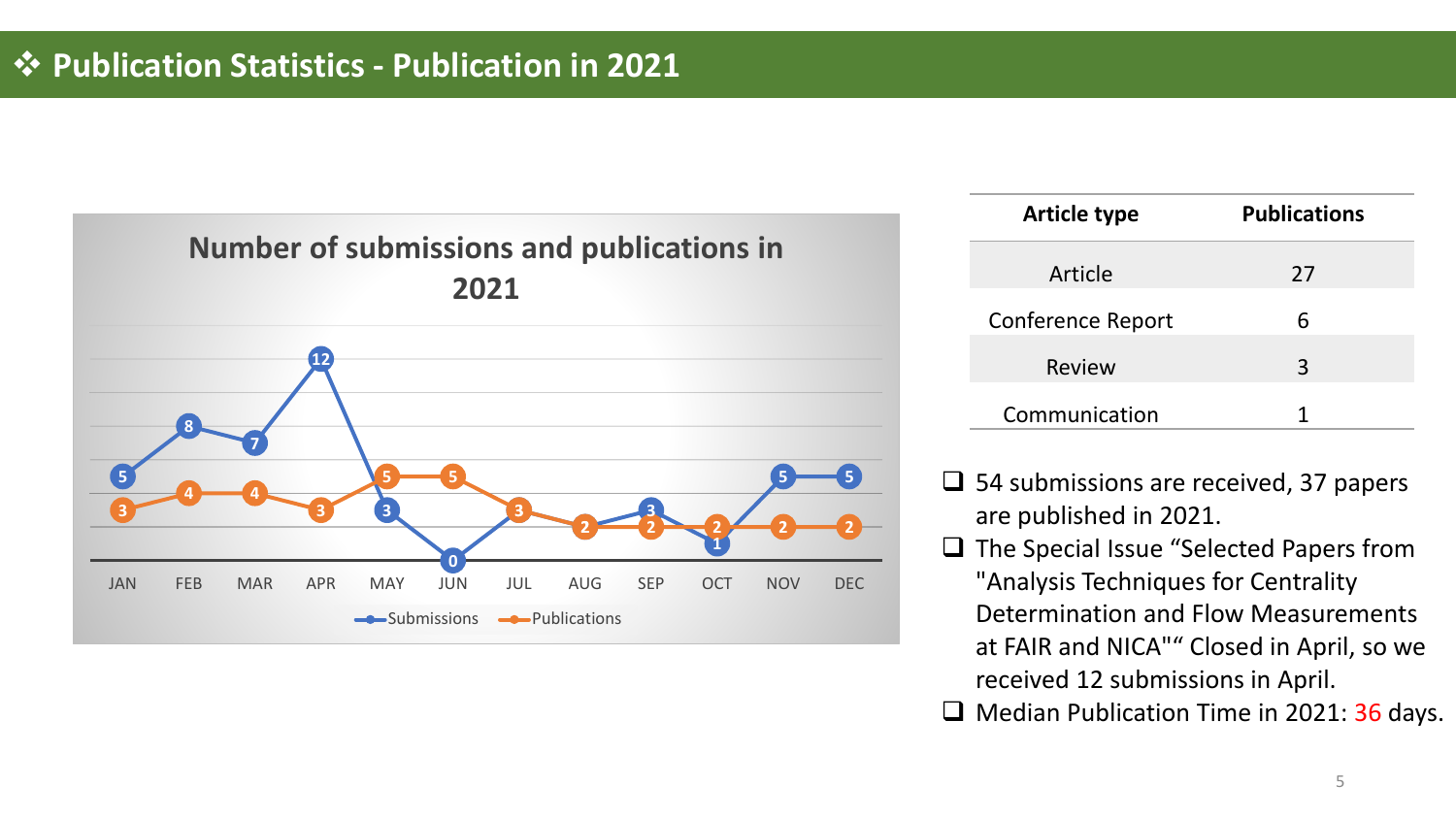## ❖ **Publication Statistics - Publication in 2021**

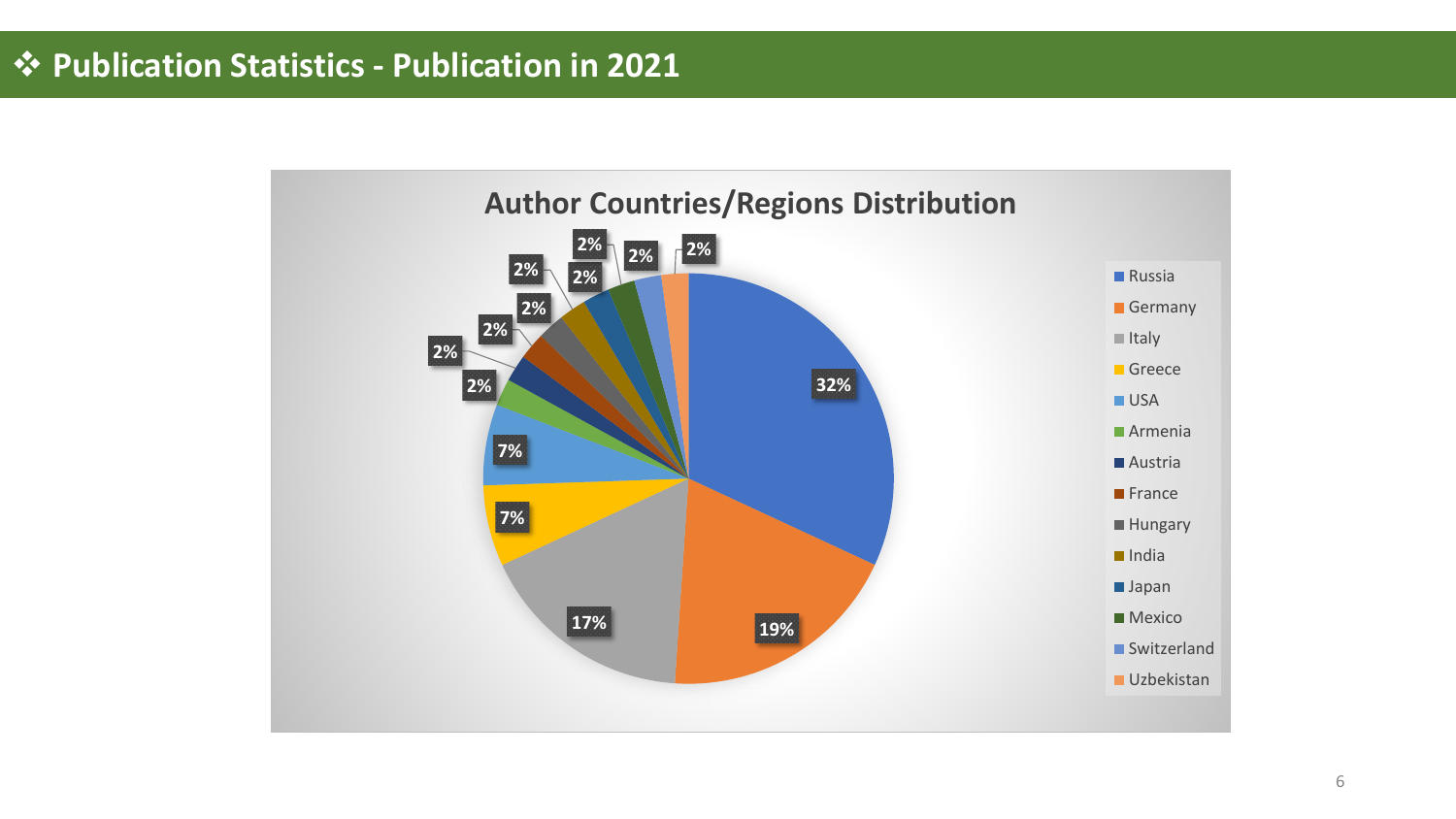| <b>Databases</b> | <b>Status</b>            | <b>Schedule</b>                      |
|------------------|--------------------------|--------------------------------------|
| Scopus           | Not yet applied          | End of 2022*                         |
| <b>ESCI</b>      | Indexed in May 2021      |                                      |
| <b>SCIE</b>      | $\overline{\phantom{a}}$ | About 2 years after coverage by ESCI |
| EI               | Not primary target now   | n/a                                  |

\* To be indexed in Scopus, we need a stable publications and reach about 72 publications/year.

- ❑ Particles indexed within ESCI (Web of Science) in May 2021.
- ❑ Journals in ESCI are re-evaluated for possible inclusion in SCIE when their citation activity indicates that the impact criteria may be met.
- ❑ Clarivate current strategy is to re-evaluate ESCI journals that map to the top half of their relevant flagship category. (Rank in Q1 & Q2)

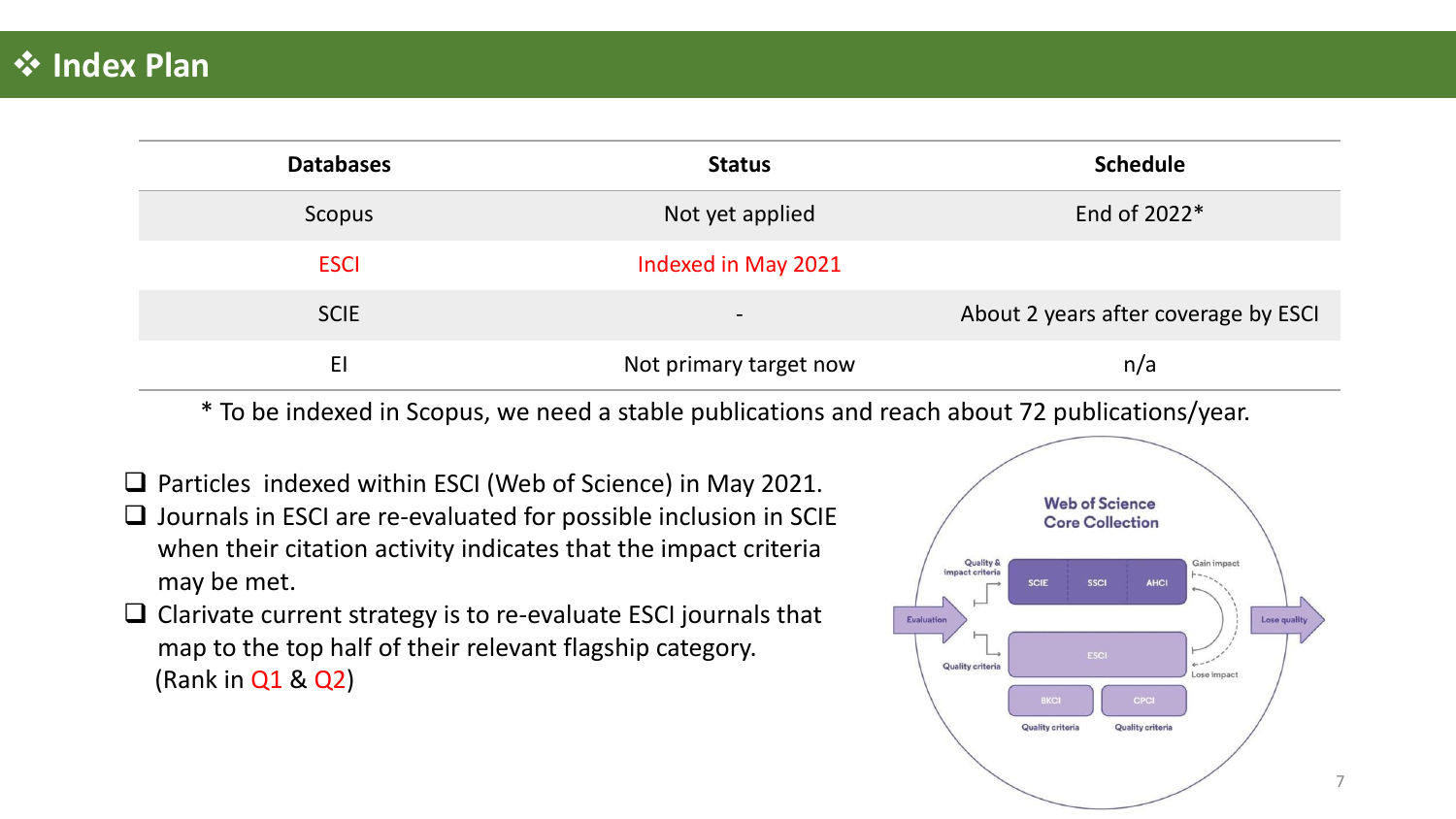TIF  $(2020)$ = 79/56 = 1.41

TIF  $(2021)$ = 170/77 = 2.208<sup>\*</sup> (Data till 1 Jan. 2022 in WOS)

#### **Category: ASTRONOMY & ASTROPHYSICS**

| $\mathbf{Q}$     | O <sub>2</sub>  |               | Q4              |
|------------------|-----------------|---------------|-----------------|
| $5.071 - 30.065$ | $2.461 - 4.771$ | 1.384 - 2.278 | $0.316 - 1.325$ |

#### **Category: PHYSICS, PARTICLES & FIELDS**

| <b>O1</b>      | <b>Q2</b>     | 03              | Q4              |
|----------------|---------------|-----------------|-----------------|
| 4.771 - 40.429 | 2.572 - 4.590 | $1.550 - 2.513$ | $0.420 - 1.455$ |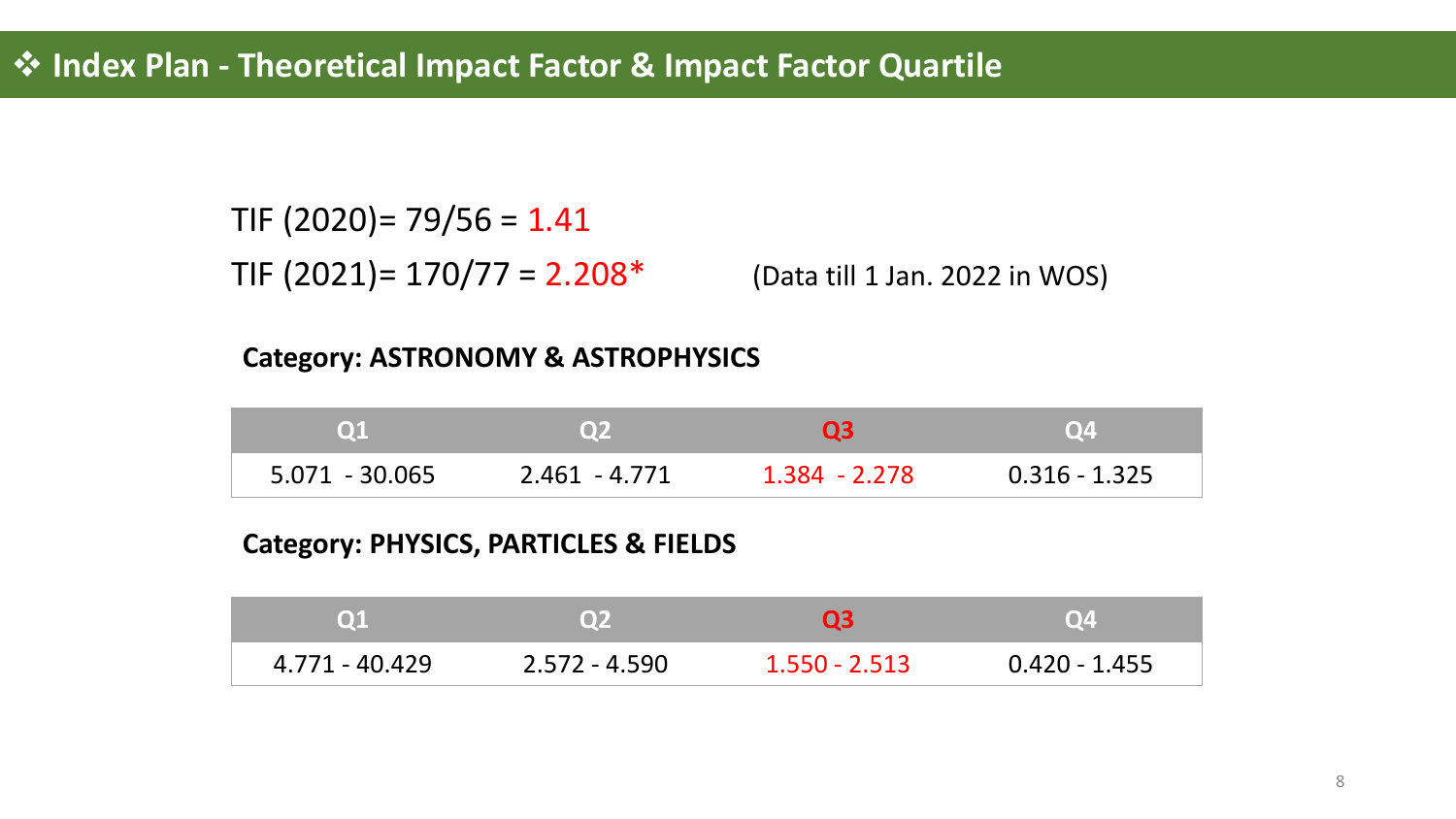## ❖ **Editorial Board - Competing journal (Universe or Symmetry)**

| Journal/ASTRONOMY &<br><b>ASTROPHYSICS</b>           | <b>JCR category</b><br>rank | Æ     | Pub.<br>2021 | <b>Pub. Rate in</b><br>category (24,408)      | <b>APC</b>      | <b>OA</b>                | <b>Publisher</b>                    |
|------------------------------------------------------|-----------------------------|-------|--------------|-----------------------------------------------|-----------------|--------------------------|-------------------------------------|
| Particles (predicted value)                          | (Q3)                        | 2.208 | 37           | 0.15%                                         | <b>CHF 1400</b> | Y                        | <b>MDPI</b>                         |
| <b>Universe</b>                                      | $35/68$ (Q3)                | 2.278 | 469          | 1.92%                                         | <b>CHF 1800</b> | Y                        | <b>MDPI</b>                         |
| Physics of the Dark<br>Universe                      | $21/68$ (Q1)                | 4.243 | 160          | 0.65%                                         | \$2350          | (5.67%)<br>Hybrid        | Elsevier                            |
| J. Cosmol. Astropart. Phys.                          | $11/68$ (Q1)                | 5.839 | 739          | 3.02%                                         | \$2820          | (1.45%)<br><b>Hybrid</b> | <b>IOP PUBLISHING</b><br><b>LTD</b> |
| PHYSICAL REVIEW D                                    | $15/68$ (Q1)                | 5.296 | 3816         | 15.63%                                        | \$2500          | (39.87%)<br>Hybrid       | <b>AMERICAN</b><br>PHYSICAL SOC     |
| Journal/MULTIDISCIPLINA<br><b>RY SCIENCES - SCIE</b> | <b>JCR category</b><br>rank | Œ     | Pub.<br>2020 | <b>Pub. Rate in</b><br>category<br>(106, 715) | <b>APC</b>      | <b>OA</b>                | <b>Publisher</b>                    |
| Symmetry                                             | $33/73$ (Q2)                | 2.713 | 2328         | 2.18%                                         | <b>CHF 1800</b> | Y                        | <b>MDPI</b>                         |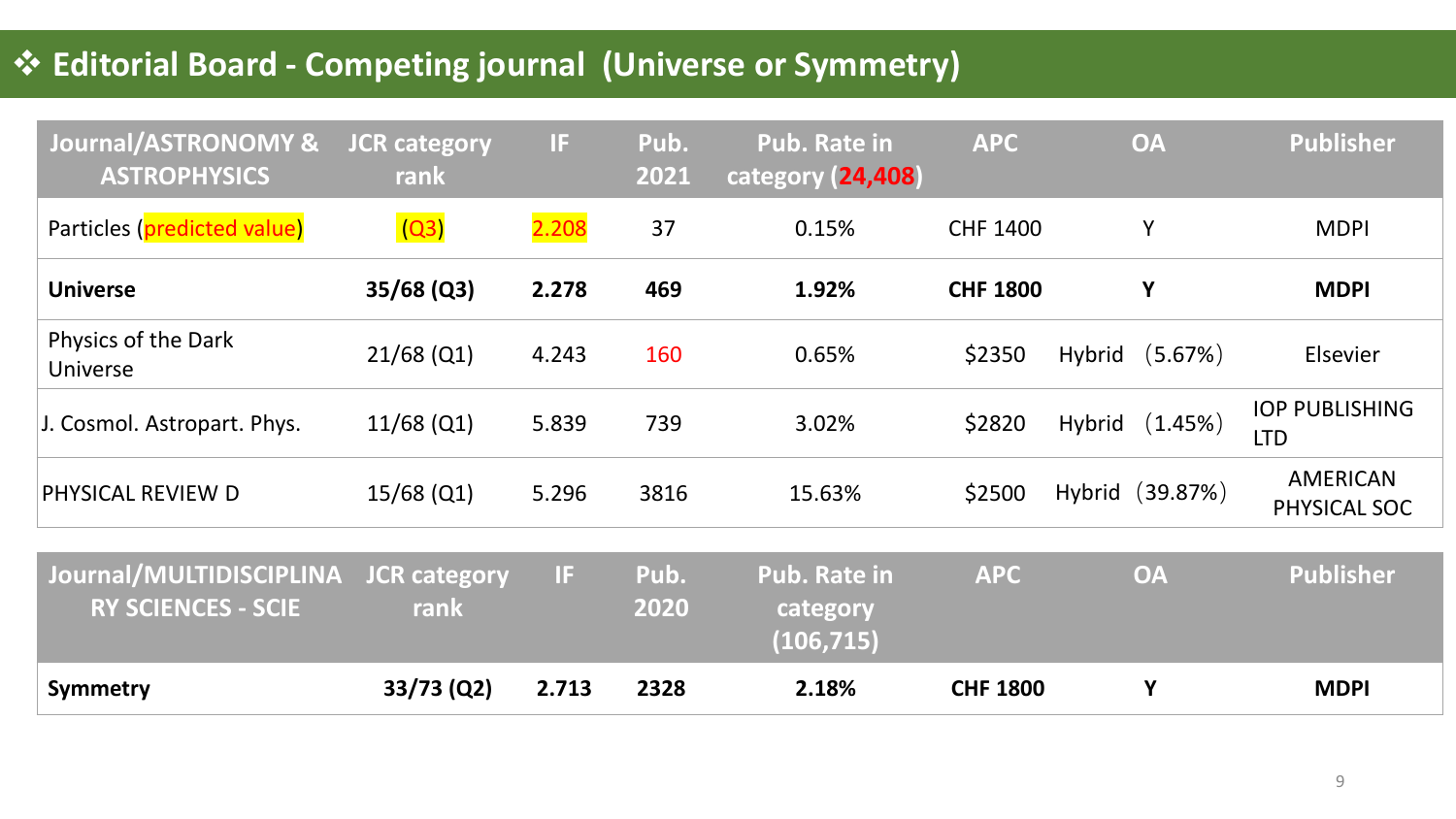| <b>Closed Special Issue</b>                                                                                              | <b>Deadline</b> | <b>Publication</b> | Rejection        | <b>Processing</b> |
|--------------------------------------------------------------------------------------------------------------------------|-----------------|--------------------|------------------|-------------------|
| Selected Papers from "New Horizons in Time Projection Chambers"                                                          | 31-Dec-21       | 2                  |                  | $\mathsf{3}$      |
| Selected Papers from "Analysis Techniques for Centrality Determination and Flow<br><b>Measurements at FAIR and NICA"</b> | 30-Apr-21       | 14                 | 1                |                   |
| <b>Special Issue Open for Submission</b>                                                                                 | <b>Deadline</b> | <b>Publication</b> | <b>Rejection</b> | <b>Processing</b> |
| <b>High Energy Physics</b>                                                                                               | Collection      | 4                  |                  | $\mathbf 1$       |
| Dark Matter and New Physics of Hidden Particles                                                                          | Collection      | $\mathbf 1$        | $\overline{2}$   |                   |
| The 50 Years of Relativistic Heavy Ion Experiments Using Accelerator Systems                                             | Collection      |                    |                  |                   |
| Beta-Decay Processes in Nuclear Systems                                                                                  | 28-Feb-22       | $\overline{2}$     |                  |                   |
| <b>High Purity Germanium Detectors</b>                                                                                   | 31-Mar-22       | $\mathbf{1}$       |                  |                   |
| <b>Higgs Physics</b>                                                                                                     | 31-Mar-22       |                    |                  | $\overline{2}$    |
| Selected Papers from "The Modern Physics of Compact Stars and Relativistic Gravity<br>2021"                              | 30-Apr-22       |                    |                  |                   |
| Selected Papers from "Physics Performance Studies at FAIR and NICA"                                                      | 30-Apr-22       |                    |                  |                   |
| Quark-Gluon Plasma--A Journey to the Extreme World of Primordial Matter                                                  | $31-May-22$     |                    |                  |                   |
| Particles: Feature Papers                                                                                                | 31-Dec-22       |                    |                  | 10                |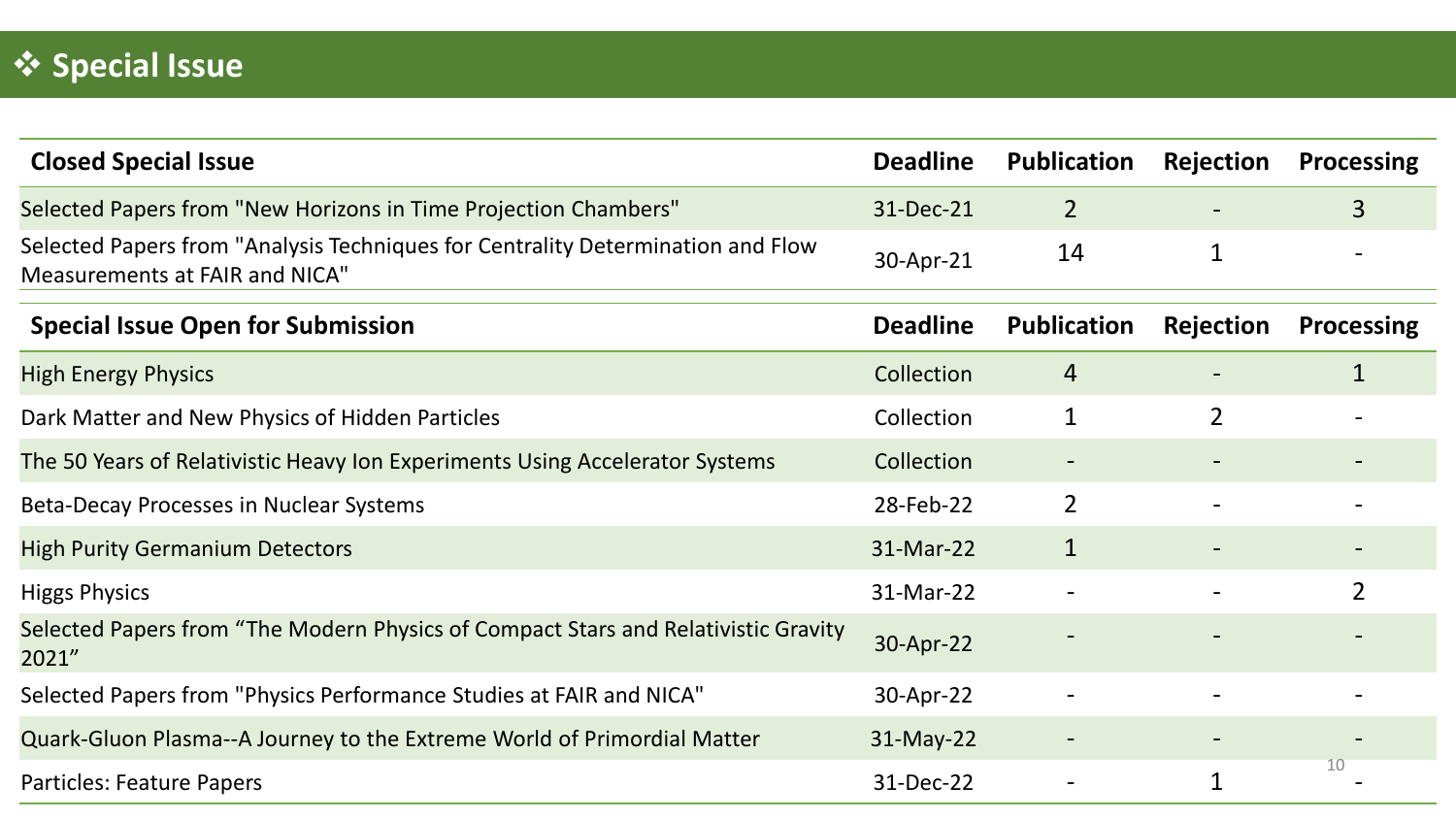*Particles* collaborates with the following conferences/workshops to publish joint Special Issues:

| <b>Conference</b>                                                                                                       | Location         |
|-------------------------------------------------------------------------------------------------------------------------|------------------|
| The topical workshop "New Horizons in Time Projection Chambers"                                                         | online           |
| The international workshop "Analysis techniques for centrality determination and flow<br>measurements at FAIR and NICA" | online           |
| The Modern Physics of Compact Stars and Relativistic Gravity 2021                                                       | Yerevan, Armenia |
| The international workshop "Physics Performance Studies at FAIR and NICA"                                               | online           |

❑ If you would like to collaborate a joint Special Issue with *Particles*, please feel free to contact the Editorial Office.

❑ We hope our editorial board members could give priority to cooperating with Particles if organize some conferences/workshop/forums in the future.

❑ Particles will announce the "**2022 Travel Award**" soon.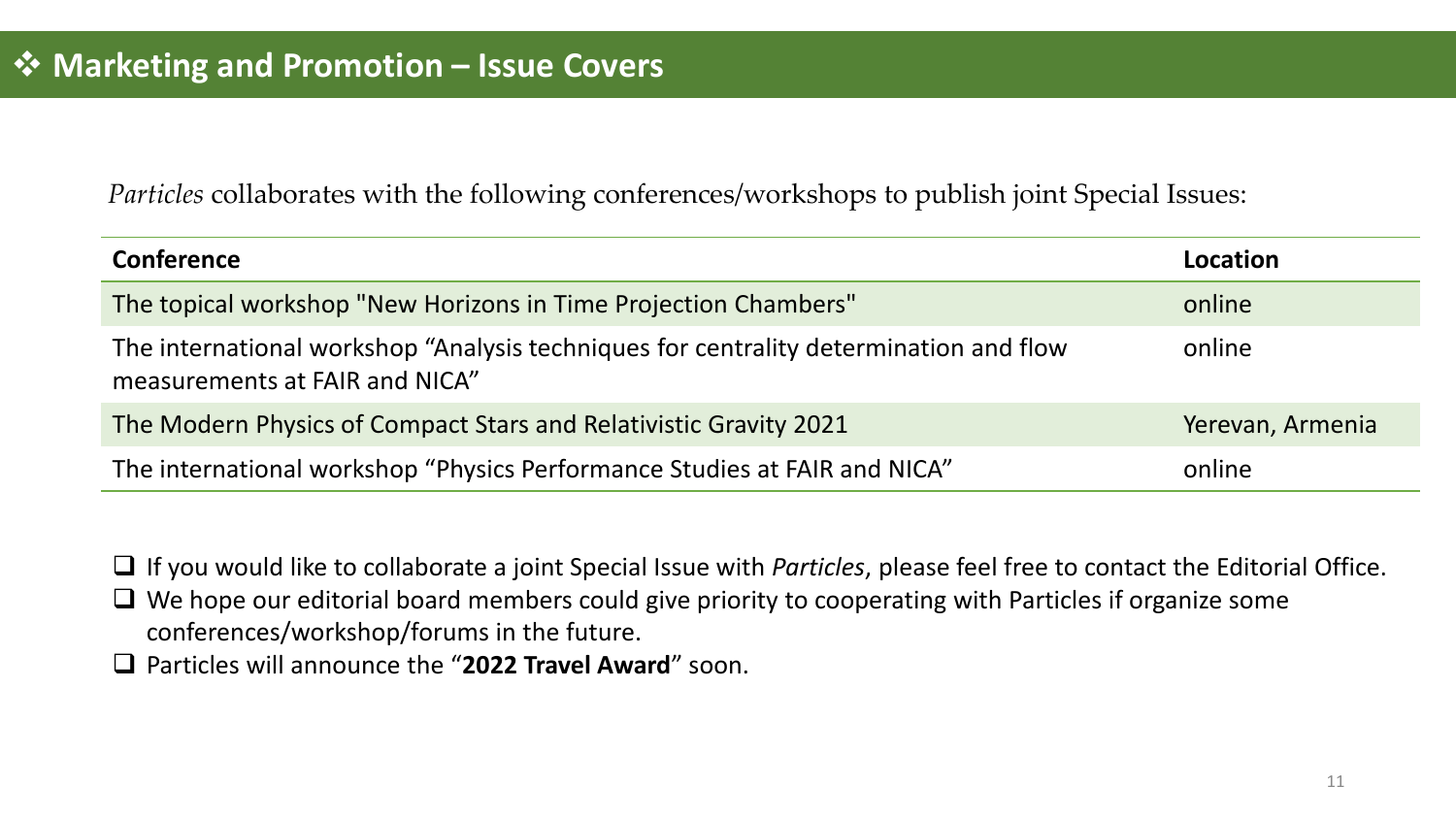